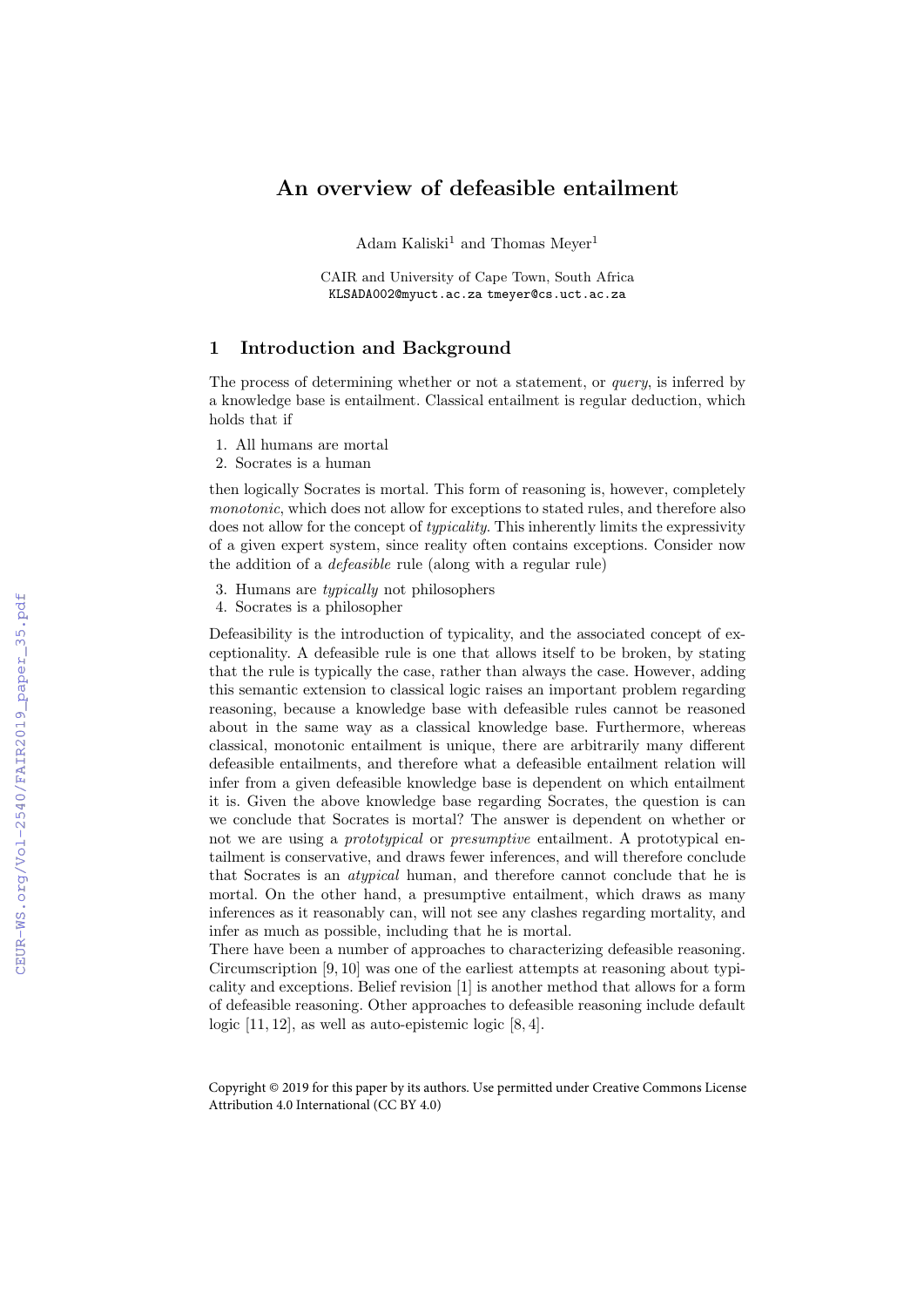#### 2 Kaliski and Meyer

## 2 Problem Statement

The defeasible reasoning framework that this paper uses was defined by Kraus, Lehmann, and Magidor [5, 7, 6], as well as extensions by Casini et. al. [3, 2]. The KLM framework is a very strong candidate for defining defeasible entailment relations, because it defines a number of properties and postulates that isolate a subset of defeasible entailments as *rational*. This provides a theoretical bedrock which further work can use as a foundation to extend or modify the properties to describe a defeasible entailment useful to them. Another argument in favour of this framework is that it is computationally well behaved, reducible to classical entailment. However, there are many defeasible entailments that make little sense from a human reasoning standpoint that nevertheless satisfy the KLM properties. This implies that the postulates defining a rational defeasible entailment are too permissive to isolate only those entailments that are useful. Extending the KLM postulates to isolate only those defeasible entailments that have meaning would allow for far better analysis of entailments, and allow for a range of extensions and applications using this framework.

The KLM framework is defined by three foundational papers, and then further extended by later work. A significant barrier of entry to those who wish to either apply or extend this framework is to understand it. The initial KLM papers are both dense and also conflict with one another in certain respects. For example, the meaning of symbols were changed between papers without comment. There is therefore an argument to be made that an overview that compiles the current state of the framework in a single document would enable future research groups to far more easily utilize the KLM framework.

### 3 Aims

A main aim of this paper is how best to extend these properties to isolate exactly the defeasible entailments that infer in a useful, or understandable way. Work on this has already been done by Casini et. al. [3], and is included in this paper. Further extensions in this paper include methods for defining any defeasible entailment relation based on extending or constraining the set of inferences, and the properties and distinctions between what is termed basic defeasible entailment, and rational defeasible entailment.

An overarching aim of this work is to provide a single point of reference for any project that wishes to extend, constrain, or otherwise modify the framework to define a defeasible entailment of interest, or any project that wishes to implement an already defined defeasible entailment into an application. In particular, the paper details the semantics, properties, and the algorithms associated with various monotonic and nonmonotonic entailments for defeasible knowledge bases, precise definitions for defeasibility and non-monotonicity, and syntax-sensitive entailments.